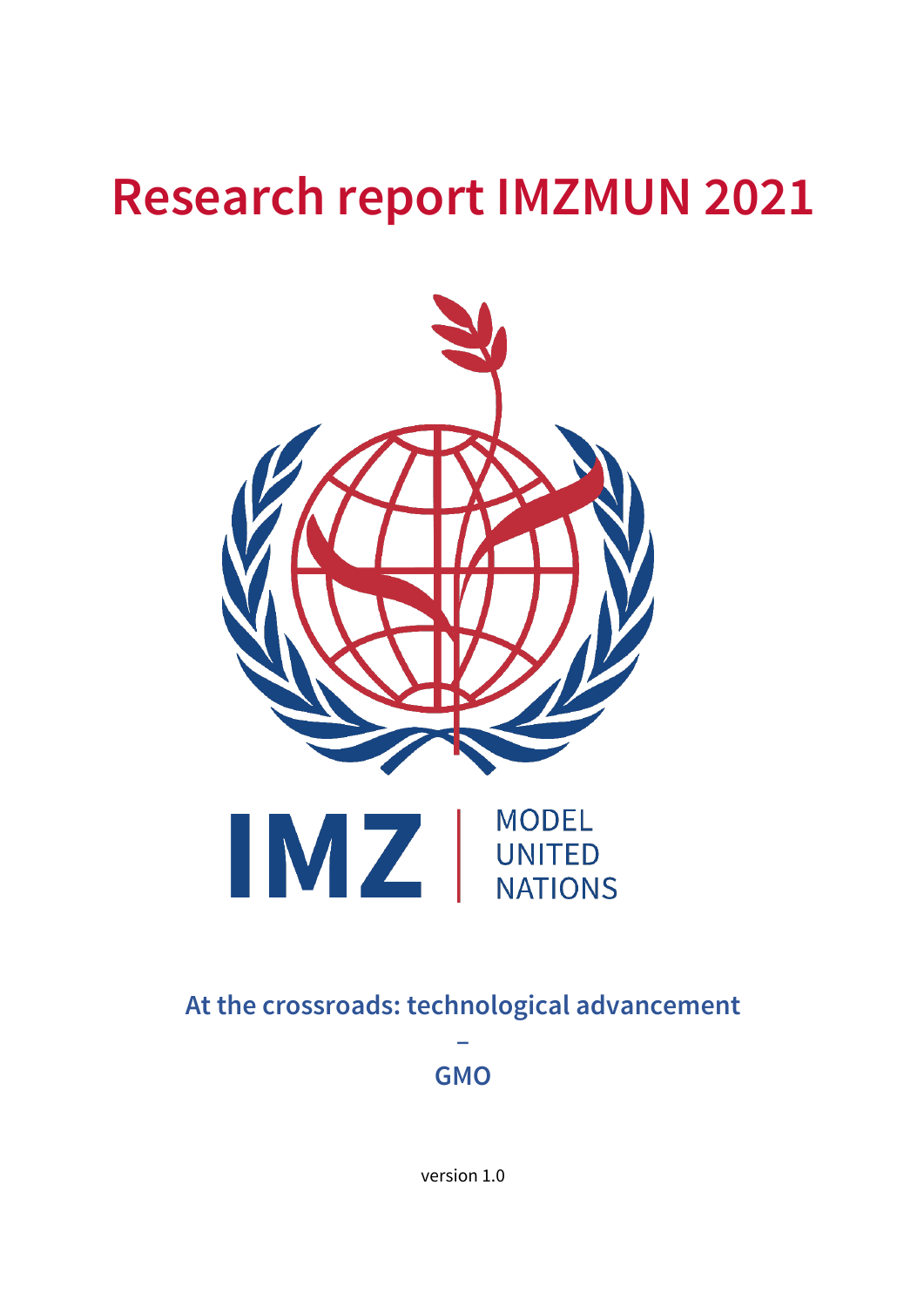### Table of Contents

Published in May 2021 Published for the IMZMUN 2021 Website: www.mun.montana-zug.ch

Contributors: the IMZMUN 2020/2021 Secretariat Elektra, Lloyd, Andreas, Paolo, Deon, Robert & PJ Widen

Care has been taken to acknowledge sources. If your source has not been acknowledged, please inform us at info@imzmun.ch and it will be updated with the next published version

Please think about the environment and hence please think twice before you print this publication!

© IMZMUN 2021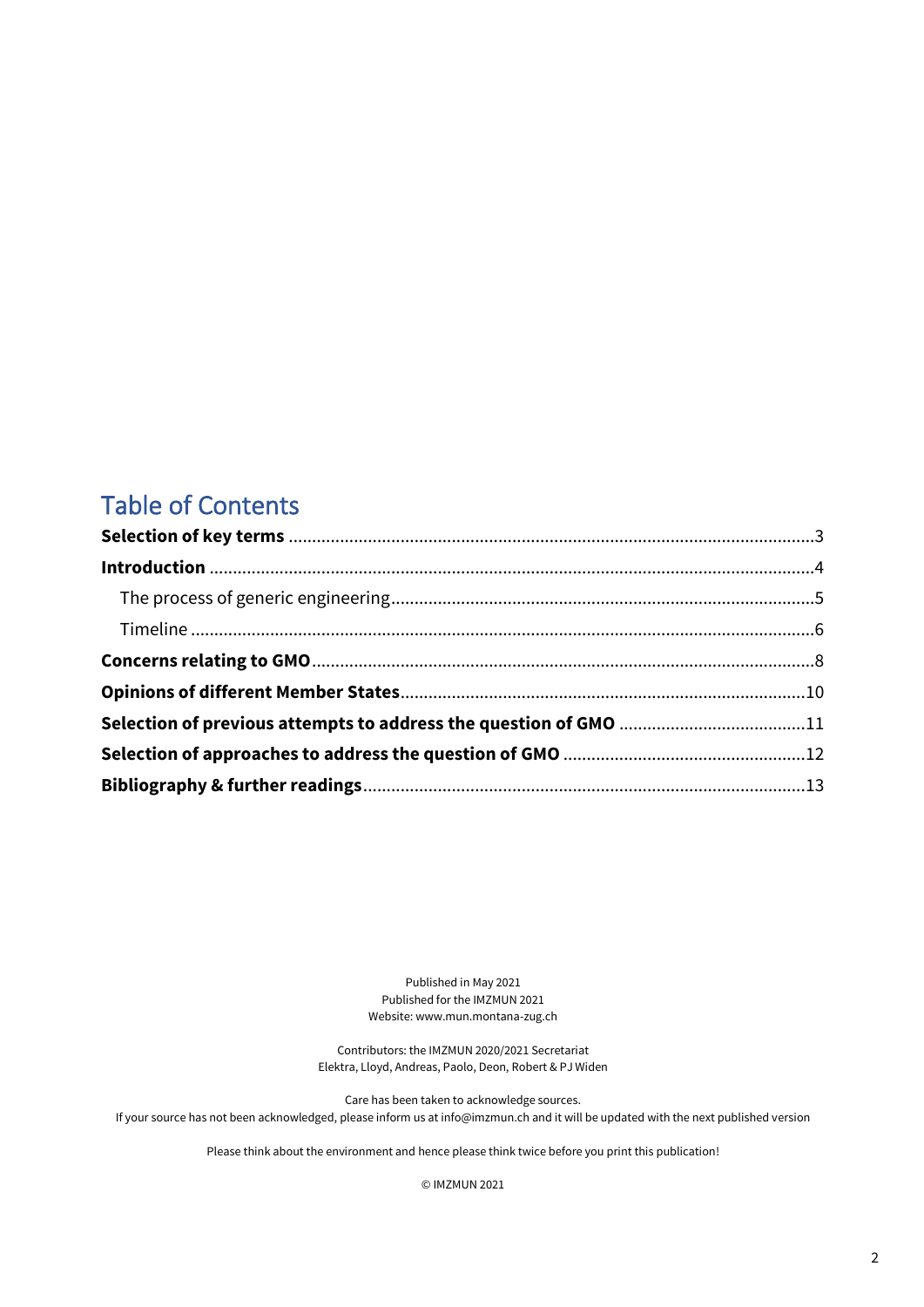# <span id="page-2-0"></span>Selection of key terms

- **Asilomar Conference:** An international conference in 1975, resulting in recommendations for matching the kinds of containment necessary for different types of experiments relating to GMO research.
- **Bacillus thuringiensis (Bt):** a bacteria which for decades has been used as an insecticide.
- **Cartagena Protocol:** an international agreement on biosafety, seeking to protect biological diversity from the potential risks posed by genetically modified organisms resulting from modern biotechnology.
- **Clones:** The creation of an exact copy of an organism. Hence, cloning and GMO should not be mixed up.
- **DNA:** the molecule that contains the genetic code of organisms. It is the DNA which is being manipulated when genetically engineering organisms.
- **FAO:** The Food and Agriculture Organization of the United Nations that has been involved with informing about GMO.
- **FDA:** The U.S. Food and Drug Administration, in the US responsible for approving GMO produce.
- **GMO:** Genetically modified (GM) organisms, including **genetically engineered (GE)**  plants and animals.
- **Precautionary principle applied to GMO:** proofs needed that GMO are harmless.
- **Proactionary principle applied to GMO:** proofs needed that GMO are harmful and else should be developed.
- **WHO:** The World Health Organization of the United Nations is responsible for international public health.
- <span id="page-2-1"></span>• **WTO:** The World Trade Organisation, dealing with the regulation of trade between countries and hence has been involved when trading countries have different opinions regarding GMO.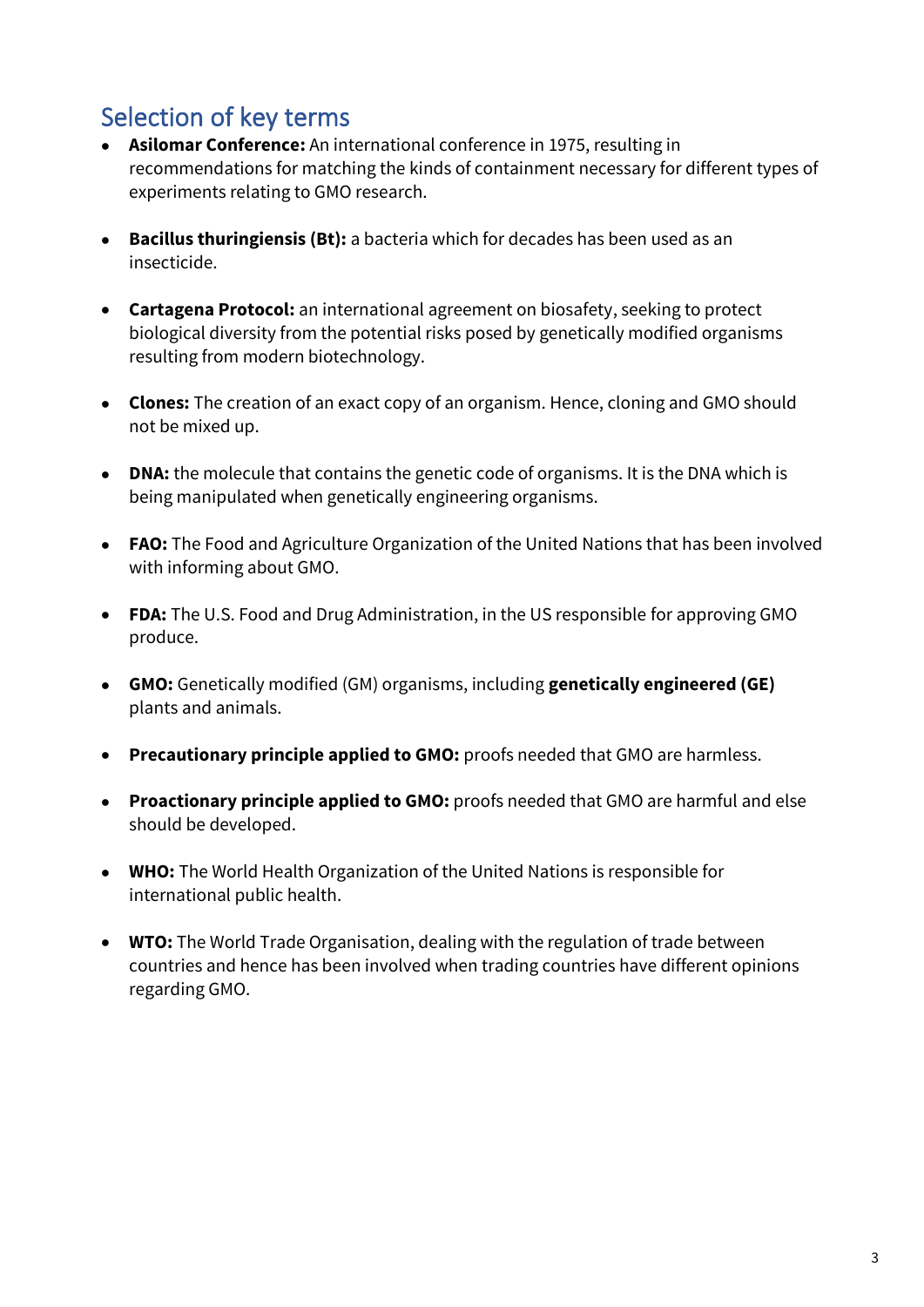# Introduction**<sup>1</sup>**

Although many associate genetic engineering (GE) with new technologies and futuristic societies, it has existed since the beginning of time. By practicing the process of "selective breeding" or "artificial selection", definitions coined by Darwin, humans, or rather, all lifeforms have been directly manipulating the DNA without even being consciously aware that they have been doing so. When Darwin started testing his theories on DNA and traits, he purposefully mated organisms with the intention of passing on their traits to their offspring. This was the predecessor of modern genetic modification.

The first lifeform that our predecessors artificially selected was none other than man's best friend: the dog. Dating back to over 32'000 years ago, our hunter forefathers would domesticate and mate certain wolves in order to improve their traits as scavengers. Over many years, the genetic codes of these animals would change according to which traits were desired from humans. This practice is still continued today, where certain breeds such as Chihuahuas don't resemble wolves at all! Of course, artificial selection has passed on to other species helping us optimize any animal based on our needs or desires. It is said that, due to our optimization, cows have become so domesticized that they wouldn't be able to survive in the wild with the genetic traits that they now have!

The optimization of plants also took place thousands of years ago. Today, artificial selection with plants is used for a variety of reasons ranging from capitalism to allergies or even consumers comfort (for example removing seeds from a fruit).

Nowadays, genetically modified organism (GMO) technology exists everywhere. It has found its way into more than just agriculture and livestock. We have now returned to modifying bacteria and other organisms to help break down crude oil, improve insulin, enhance aesthetic aspects of lifeforms and even used to produce vaccines!

Leading up to the modern definition of GMO technology, Boyer and Cohen (1973) created the first genetically engineered organism. By successfully transferring a specific gene from one organism to another, they managed to pass on the antibiotic resistance to the recipient organism. In 1974, Jaenisch and Mintz managed to use the same procedure in animals.

Although these successful experiments could lead the way to new and exciting advancements, scientist, governments and the media immediately started questioning the effects of this technology on human health as well as the world's environment and ecosystem.

In 1974, all genetical engineering projects all over the world were put on hold for scientist to have the possibility to reflect on and consider possible outcomes. This led to the Asilomar Conference in 1975. Lasting three days, this conference concluded that genetical engineering would be permitted to continue under certain restrictions. The conference enforced

<sup>&</sup>lt;sup>1</sup> Adapted from [http://sitn.hms.harvard.edu/flash/2015/from-corgis-to-corn-a-brief-look-at](http://sitn.hms.harvard.edu/flash/2015/from-corgis-to-corn-a-brief-look-at-the-long-history-of-gmo-technology/)[the-long-history-of-gmo-technology/](http://sitn.hms.harvard.edu/flash/2015/from-corgis-to-corn-a-brief-look-at-the-long-history-of-gmo-technology/) & https://www.greenamerica.org/blog/gmo-timelinehistory-genetically-modified-foods (accessed 05/05/20)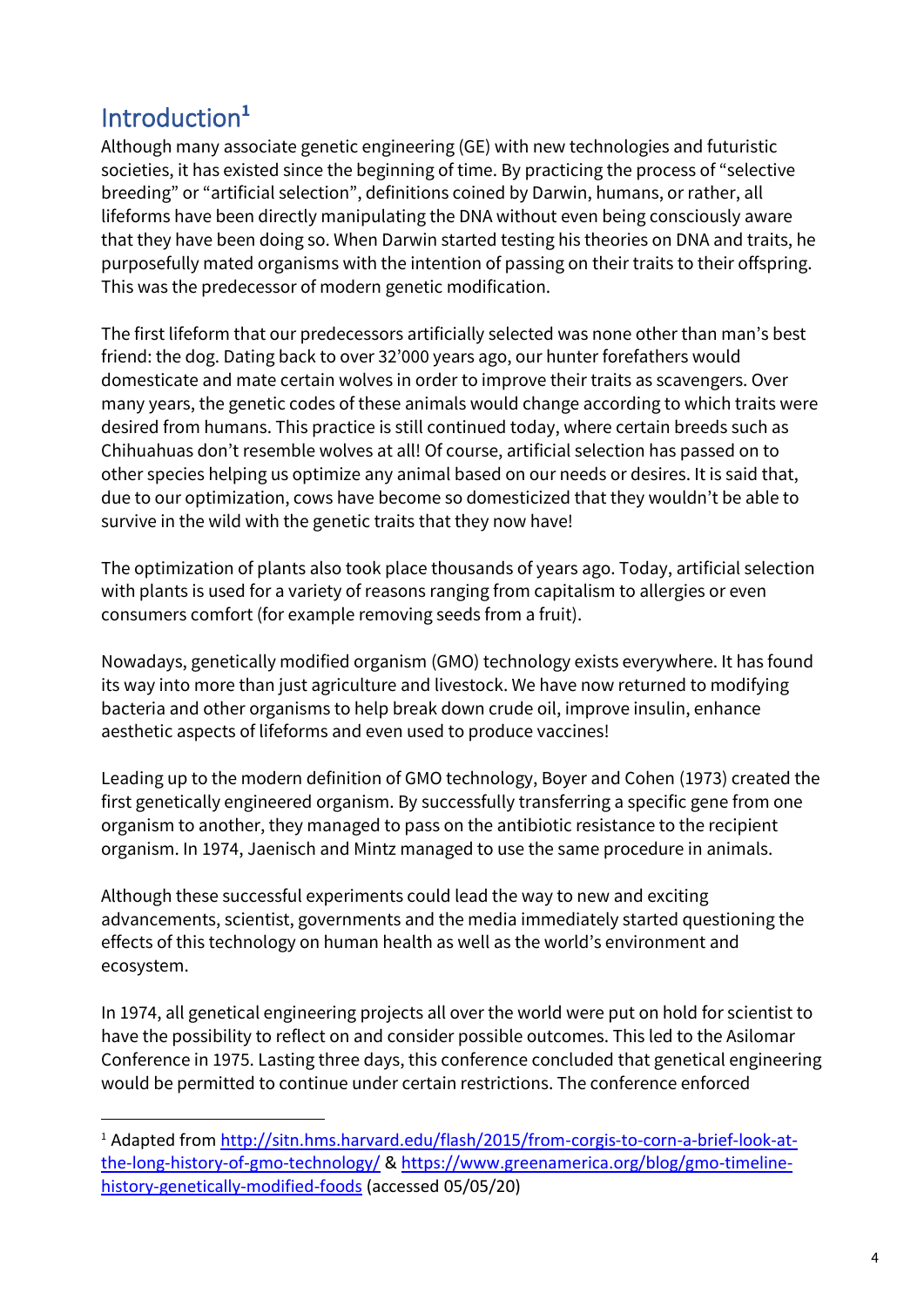regulations and emphasized the essentialness of sharing important developments in this field.

While GM crops in many places by now are common, most GM animals are limited to research purposes.

#### <span id="page-4-0"></span>The process of generic engineering<sup>2</sup>

#### Traditional breeding

The traditional breeding process introduces several genes into the organism. These genes may include the gene responsible for the desired characteristic, as well as genes responsible for unwanted characteristics.



#### Genetic engineering (GE)

Genetic engineering enables the introduction into the organism of the specific gene or genes responsible for the characteristic(s) of interest. By narrowing the introduction to one or a few identified genes, scientists can introduce the desired characteristic without also introducing genes responsible for unwanted characteristics.



<sup>2</sup> Adapted from: [https://www.science.org.au/curious/policy-essays/what-genetic](https://www.science.org.au/curious/policy-essays/what-genetic-modification)[modification](https://www.science.org.au/curious/policy-essays/what-genetic-modification) (accessed 05/05/20)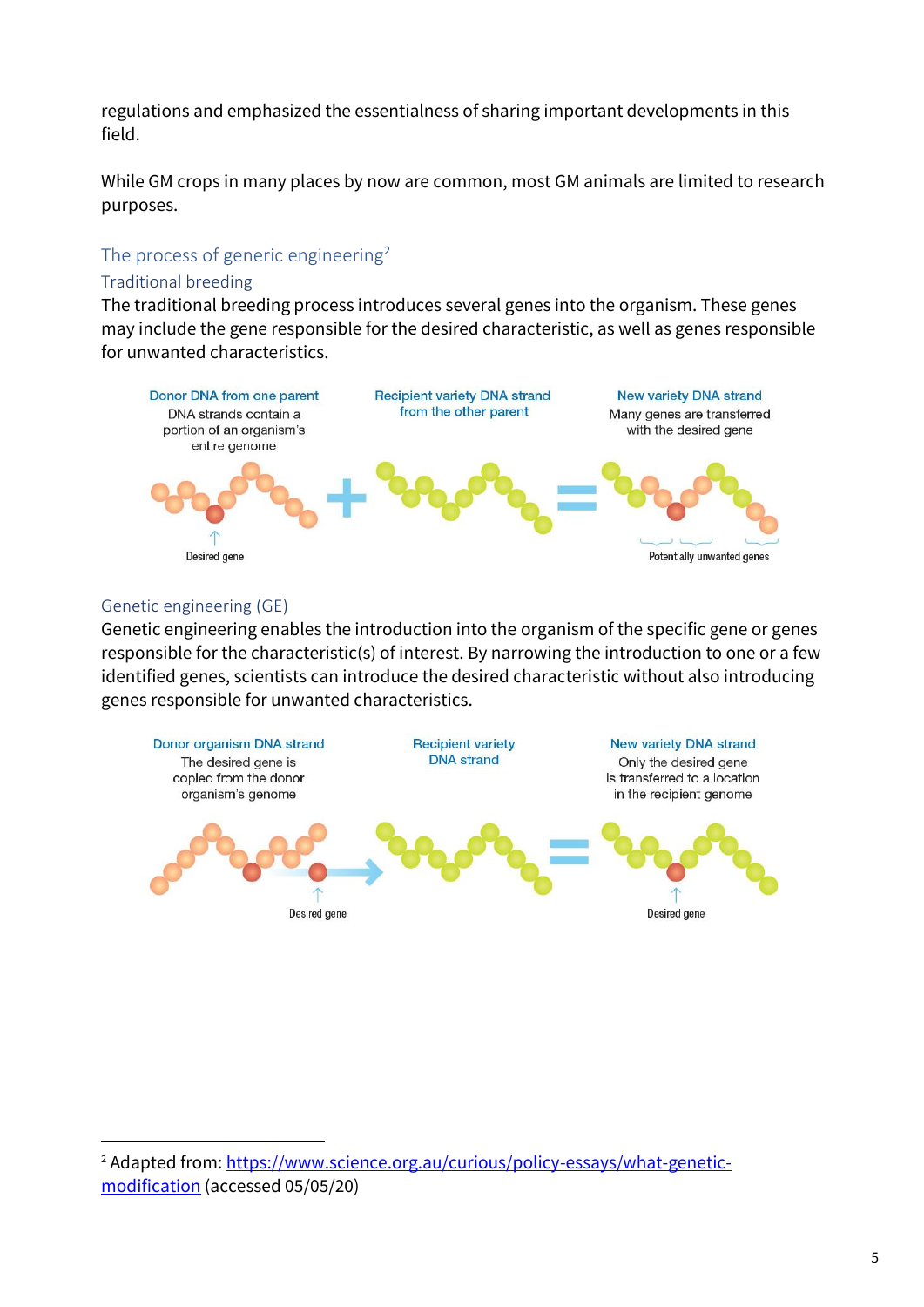#### <span id="page-5-0"></span>Timeline<sup>3</sup>

1935 – the Russian scientist Andrei Nikolaevitch Belozersky isolates pure DNA

1940 – Plant breeders use radiation or chemicals to change an organism's DNA at random

1953 – Watson and Crick identified a double helix in the structure of DNA based on research and discoveries by Franklin

1973-74 – Boyer and Cohen develop genetic engineering, transferring DNA from one bacterium to another. A year later Jaenisch and Mintz successfully use the same procedure in animals.

1974 – Genetical engineering projects all over the world were put on hold in order for scientist to have the possibility to reflect on and consider possible outcomes.

1975 – The Asilomar Conference was held to create guidelines for the safe use of genetically engineered DNA, deciding that genetical engineering would be permitted to continue under certain restrictions.

1982 – The US Food and Drug Administration approves Humulin, insulin produced by genetically engineered E. coli bacteria.

1985 – The bacteria Bacillus thuringiensis (Bt), which for decades have been used in pesticide sprays, was inserted to tobacco plant making them resistant to insect plagues.

1994 – First GMO produce, a GMO tomato, created through genetic engineering. Studies by federal agencies prove it is as safe as traditionally bred tomatoes.

1998 – The EU restricts trade with GM crops until 2004.

1999 – The scientific journal Nature published a paper on potential toxic effects of Bt maize on butterflies. Later research to a large extent dismissed the danger of Bt.

2002 – The GM food aid crisis in southern Africa: Swaziland and Lesotho accepted US GM maize, while Mozambique, Malawi and Zimbabwe insisted it is milled into flour, so that farmers cannot plant the seed. Zambia rejected it in any form.

2003 – World Health Organization and Food Agriculture Organization of the UN develop international guidelines and standards determining the safety of GMO foods.

2003 – The GM glow fish pet (GloFish<sup>TM</sup>) is introduced for sales.

<sup>3</sup> Adapted from: <https://www.fda.gov/media/135276/download> & <https://www.theguardian.com/science/2002/oct/17/gm.famine1> (accessed 05/05/20)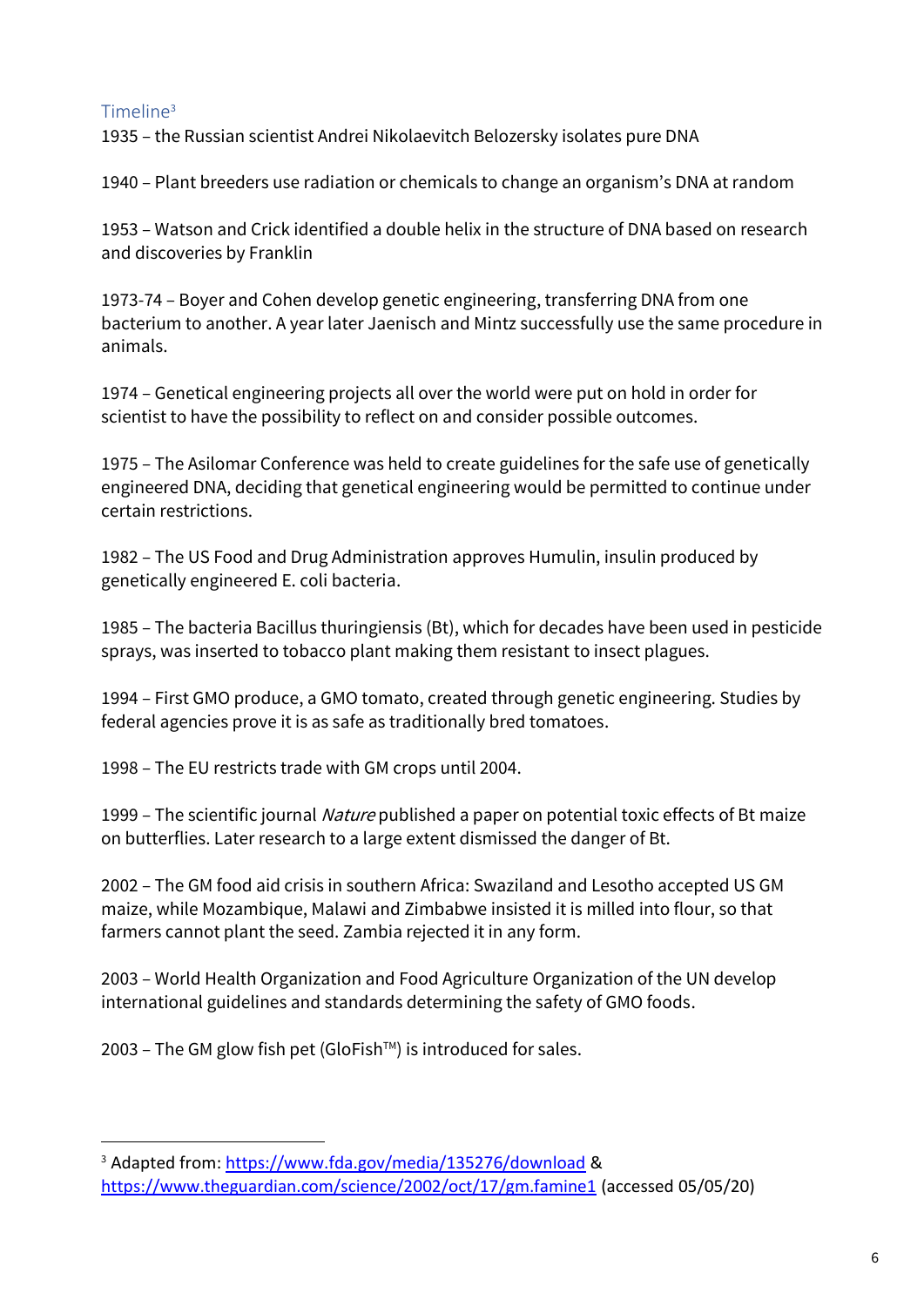2005 – Swiss voters votes for five-year ban of GMO, which in 2010 was extended by the parliament.

<span id="page-6-0"></span>2018 – A Chinese scientist claims he had edited human embryos to make them resistant against HIV.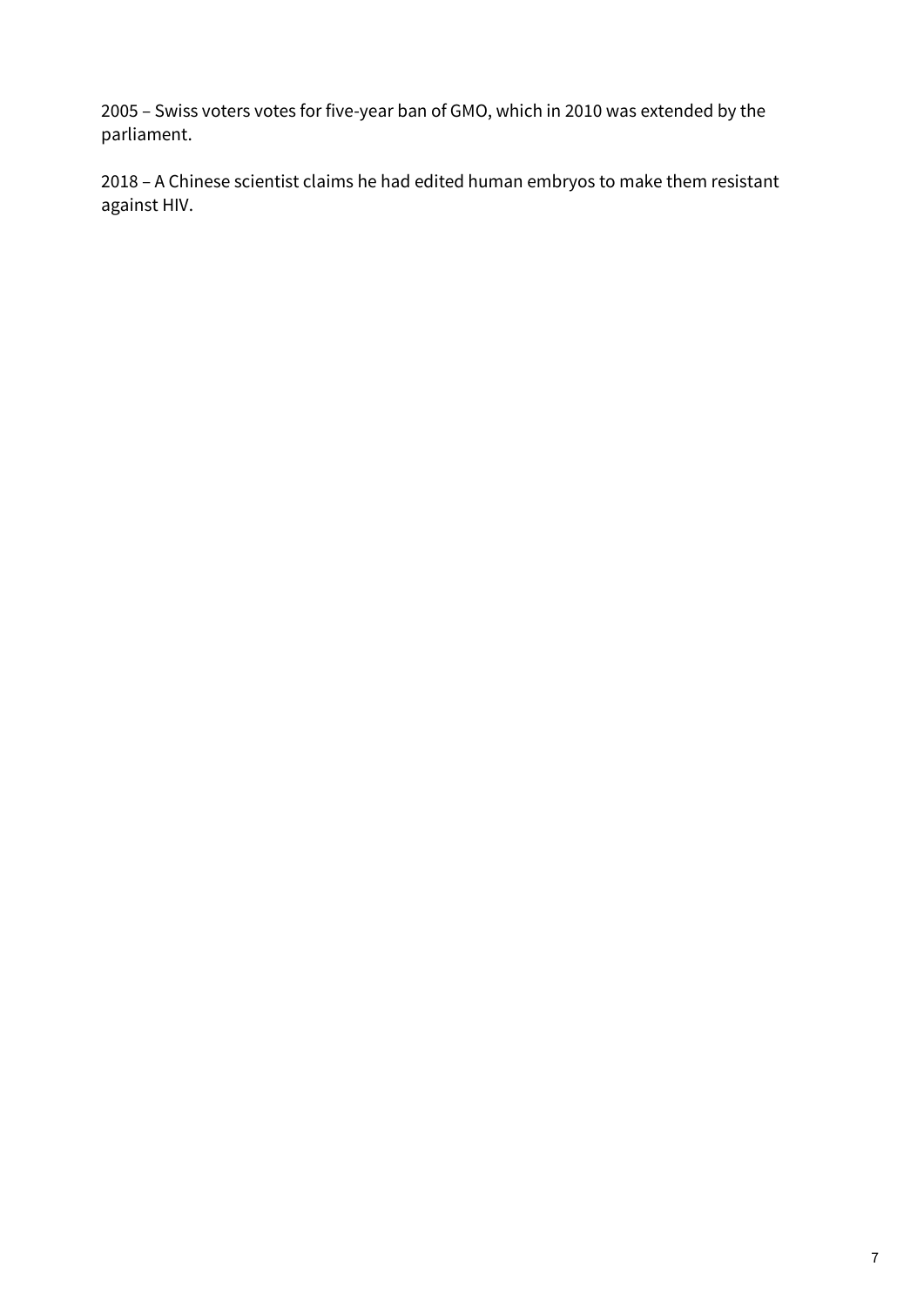### Concerns relating to GMO**<sup>4</sup>**

- The ethics of gene manipulation of humans.
- The ethics of gene manipulation of animals for medical and commercial (e.g. make them less sensitive to diseases or the commercially sold glow-in-the-dark fish for aquariums) purposes.
- Mixing genes from different species that have never shared genes in the past makes GMO unique. It is impossible to create such organisms through traditional crossbreeding methods. Because of this uniqueness, there are many unknowns about GMO.
- Outcrossing: the migration of genes from GMO into natural species, as well as the mixing of crops derived from conventional seeds with GM crops. Several countries have adopted strategies to reduce mixing, including a clear separation of GMO and conventional organisms.
- Generally, consumers consider that conventional foods with an established record of safe consumption over history as safe.
- Depending on the region of the world, people often have different attitudes to food. In addition to nutritional value, food often has societal, historical or religious meanings.
- Where medicines are concerned, many consumers more readily accept biotechnology as beneficial for their health In the case of the first GM foods introduced onto the European market, the products were of no apparent direct benefit to consumers (not significantly cheaper, no increased shelf-life, no better taste). The potential for GM, resulting in bigger yields per cultivated area should lead to lower prices. However, public attention has focused on the risk side of the risk-benefit considerations.
- Data shows that Bt maize and cotton significantly reduced the use of insecticide but significantly increased the use of herbicides.
- There are concerns about the risk of an undesirable level of control of seed (and potentially animals) markets by a few chemical companies and countries, reducing the range of varieties used by farmers to mainly GMO. The exclusive use of herbicide-tolerant GM crops would make the farmer dependent on these chemicals and also lead to a reduction in the spectrum of other plants (loss of biodiversity).
- The risk related to allergies by transferring genes from commonly allergenic organisms to non-allergic organisms.

<sup>&</sup>lt;sup>4</sup> Adapted from [https://www.who.int/foodsafety/areas\\_work/food-technology/faq-genetically](https://www.who.int/foodsafety/areas_work/food-technology/faq-genetically-modified-food/en/)[modified-food/en/](https://www.who.int/foodsafety/areas_work/food-technology/faq-genetically-modified-food/en/) &<http://www.organicitsworthit.org/learn/concerns-about-gmos> (accessed 05/05/20)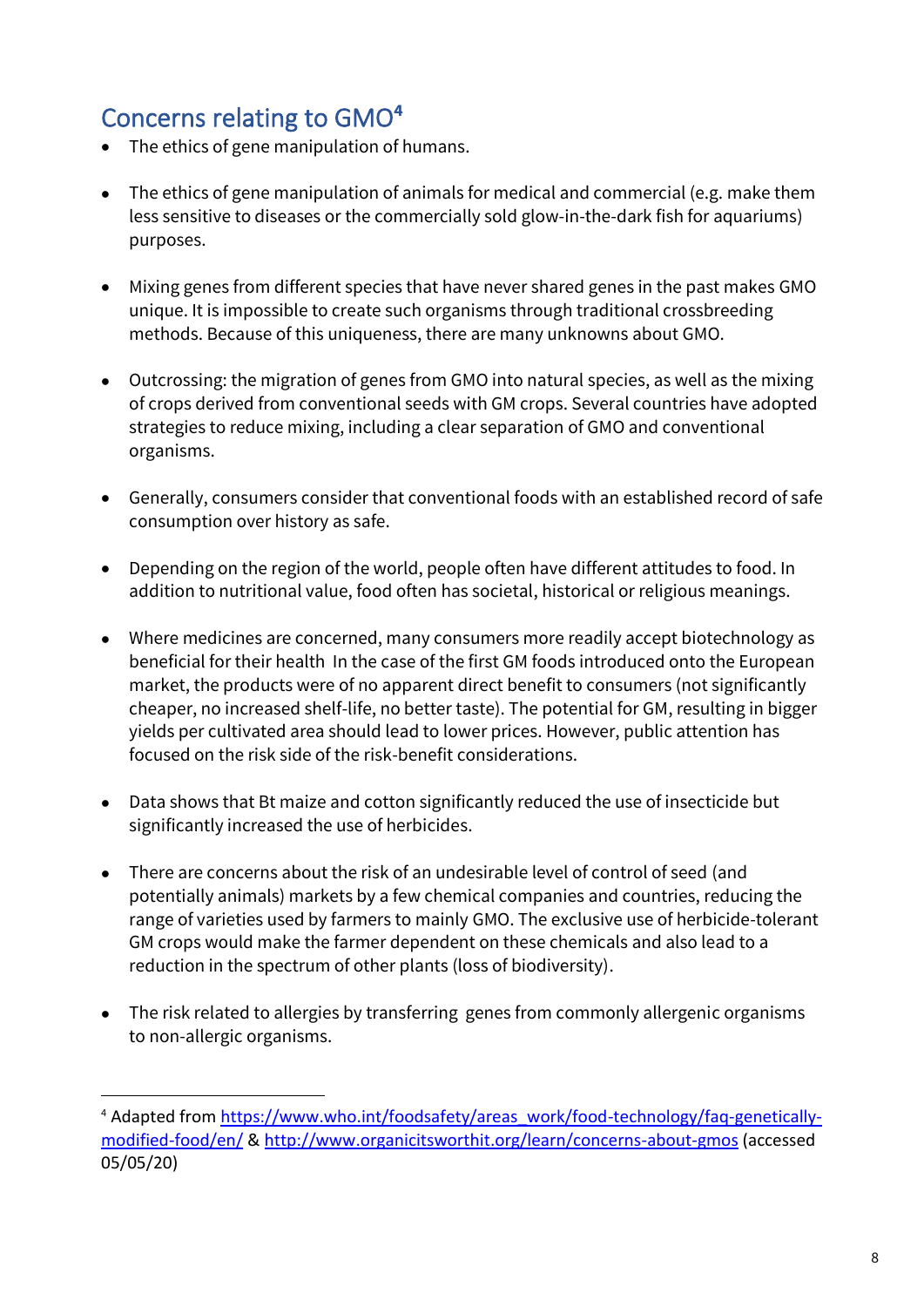- Gene transfer from GM foods to cells is concerning if the transferred genetic material adversely affects human health. This is particularly relevant if antibiotic resistance genes are transferred. Although the probability of transfer is low, the use of gene transfer technology that does not involve antibiotic resistance genes is encouraged.
- Concerns regarding the impact on non-target organisms e.g. offsprings or insects which are not pests.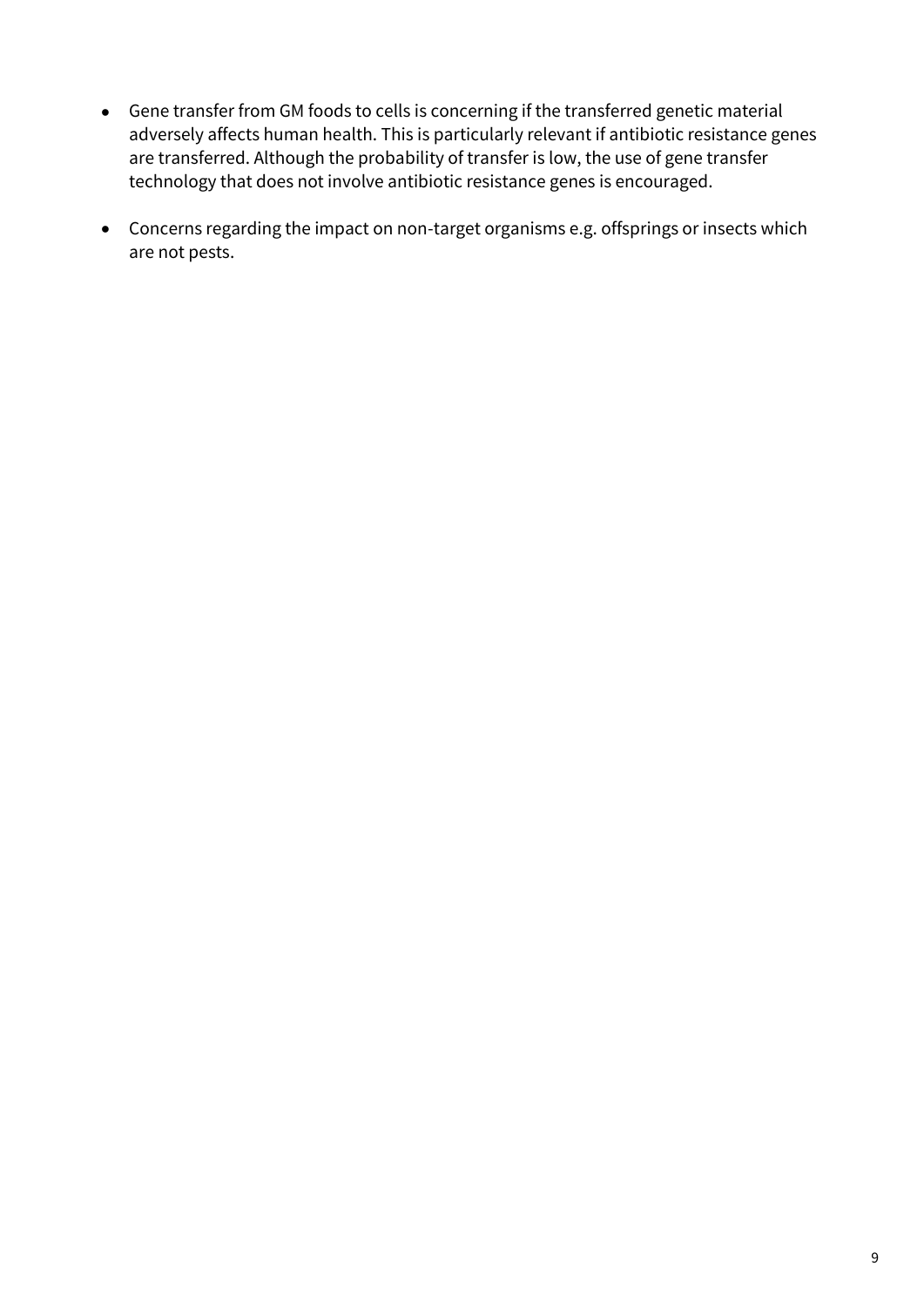# <span id="page-9-0"></span>Opinions of different Member States**<sup>5</sup>**

The genetically modifies animals are being researched in many countries, but are often held back by laws set up to address ethical concerns. The legal boundaries can differ heavily between different countries.

The genetically modifies crops are grown in several nations around the world, while several other countries ban farmers from planting GMO crops. Countries that ban GMO received considerable attention in 2015, when most European Union nations decided to block the cultivation of new GMO crops within their borders, and Russia issued a ban on both cultivation and imports. Yet, most the nations that prohibit GMO cultivation still allow GMO products – particularly animal feed – to be imported. European countries, for example, import 30 million tons of GMO grain annually. Many other nations – China, Japan and Canada for example – restrict GMO products, but only until they pass regulatory standards.

Countries growing GMO crops are: Brazil, United States, Canada, South Africa,Bolivia, Philippines, Spain, Vietnam, Bangladesh, Colombia, Honduras, Chile, Sudan, Slovakia, Costa Rica, China, India, Argentina, Paraguay, Uruguay, Mexico, Portugal, Czech Republic, Pakistan and Myanmar.

To the countries that have total or partial bans on GMO counts Australia, Austria, China, India, France, Germany, Hungary, Luxembourg, Greece, Bulgaria, Poland, Italy, Mexico, Russia and Switzerland. Restrictions regarding GMO exist in several other countries.

<sup>&</sup>lt;sup>5</sup> Adapted from [https://www.biotecnika.org/2019/12/most-accepted-gmos-till-date-voice-of](https://www.biotecnika.org/2019/12/most-accepted-gmos-till-date-voice-of-biotecnika/)[biotecnika/](https://www.biotecnika.org/2019/12/most-accepted-gmos-till-date-voice-of-biotecnika/) & [https://gmo.geneticliteracyproject.org/FAQ/where-are-gmos-grown-and](https://gmo.geneticliteracyproject.org/FAQ/where-are-gmos-grown-and-banned/)[banned/](https://gmo.geneticliteracyproject.org/FAQ/where-are-gmos-grown-and-banned/) (accessed 05/05/20)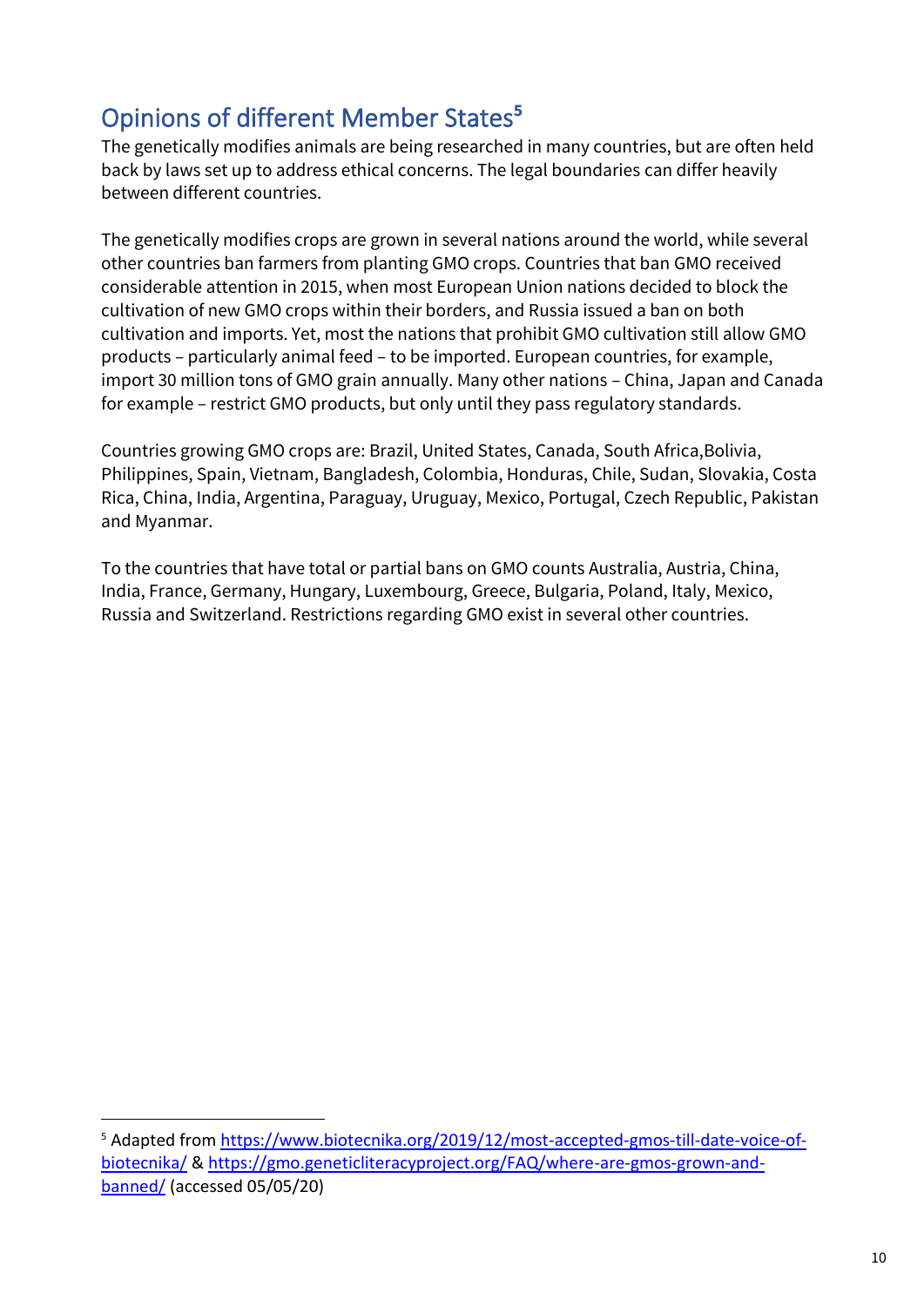### <span id="page-10-0"></span>Selection of previous attempts to address the question of GMO**<sup>6</sup>**

- The Asilomar Conference (1975) gave recommendations for matching the types of containment necessary for different types of experiments relating to GMO research. These levels were categorised as minimal, low, moderate and high risk.
- The Convention on Biological Diversity (1993) is a multilateral treaty with three main goals: the conservation of biodiversity, the sustainable use of its components and the fair and equitable sharing of benefits arising from genetic resources. Its objective is to develop national strategies for the conservation and sustainable use of biological diversity.
- United Nations Statement Regarding the use of GM Foods as Food Aid in Southern Africa (2002) suggested to establish a long-term policy for food aid involving GM foods or foods derived from biotechnology.
- The Cartagena Protocol on Biosafety to the Convention on Biological Diversity (2003) is an international agreement on biosafety as a supplement to the Convention on Biological Diversity. It seeks to protect biological diversity from the potential risks posed by genetically modified organisms resulting from modern biotechnology.
- World Trade Organisation dispute between the US and the EU (2006) settled against the precautionary principle approach of the EU.
- The Millenium Development Goals (2010) Goal 1: To eradicate extreme poverty and hunger and the Sustainable Development Goals (2015) 1: No Poverty, 2: Zero Hunger and 3: Good Health and Well-being can be related to the development and use of GMO.
- Nagoya Protocol on Access and Benefit Sharing (2013) is another supplementary agreement to the 1993 Convention on Biological Diversity. Its aim is the implementation of fair and equitable sharing of benefits arising out of the utilization of genetic resources, thereby contributing to the conservation and sustainable use of biodiversity.
- The Food and Agriculture Organization (FAO) of the United Nations GM Food platform for simple, neutral, easy-to-access information on food safety assessment of GM plants.

<sup>6</sup> Adapted fro[m http://www.fao.org/,](http://www.fao.org/) <https://www.cbd.int/> & <https://www.theguardian.com/science/2006/feb/08/gm.wto> (accessed 05/05/20)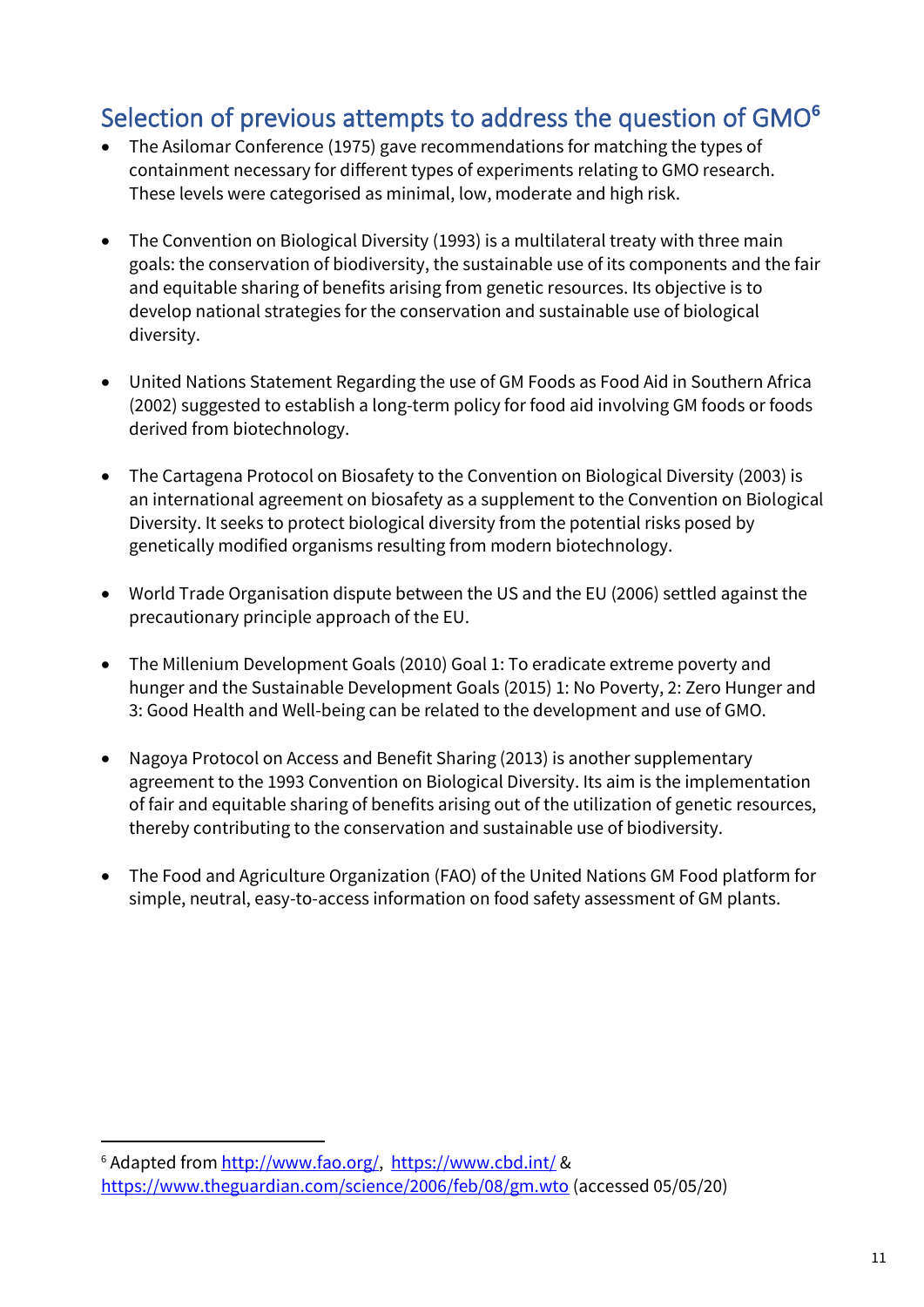### <span id="page-11-0"></span>Selection of approaches to address the question of GMO

- A general prohibition of the use of GMO
- A general acceptance of the use of GMO
- Not allowing GM of animals, but only of plants
- Not allowing GM of mammals
- Not allowing GM of humans
- Application of the precautionary principle: proofs needed that GMO are harmless
- Application of the proactionary principle: proofs needed that GMO are harmful
- Free trade of GMO crops but limitation of its cultivation
- Acceptance of import bans of GMO produce
- Case-by-case decisions based on the principals of the Asilomar Conference
- Case-by-case decisions based on the principal of cost-benefit analyses
- Improve the access to unbiased information regarding GMO
- Addressing the intellectual property issues (patents) issues related to GMO
- Addressing the diverging attitude of developed and developing countries
- Addressing the diverging attitude countries of similar development
- Comparing the natural and human selection of the past with GMO today
- Discussing the risk of natural uncontrolled spread of GMO
- Increased responsibility of the FAO and/or other UN agencies
- Comparing the technological development regarding GMO with the technological development in other areas
- Short term vs. long term impacts of GMO
- Considering the impact on different stakeholder groups
- Develop existing protocols and conventions
- Make existing protocols and conventions internationally legally binding
- Mandatory labelling of GMO
- The conflict between the UN Millenium Development Goals (MDG) and GMO development, as GMO may not take local needs and traditional knowledge and practices in to consideration.
- Etc.